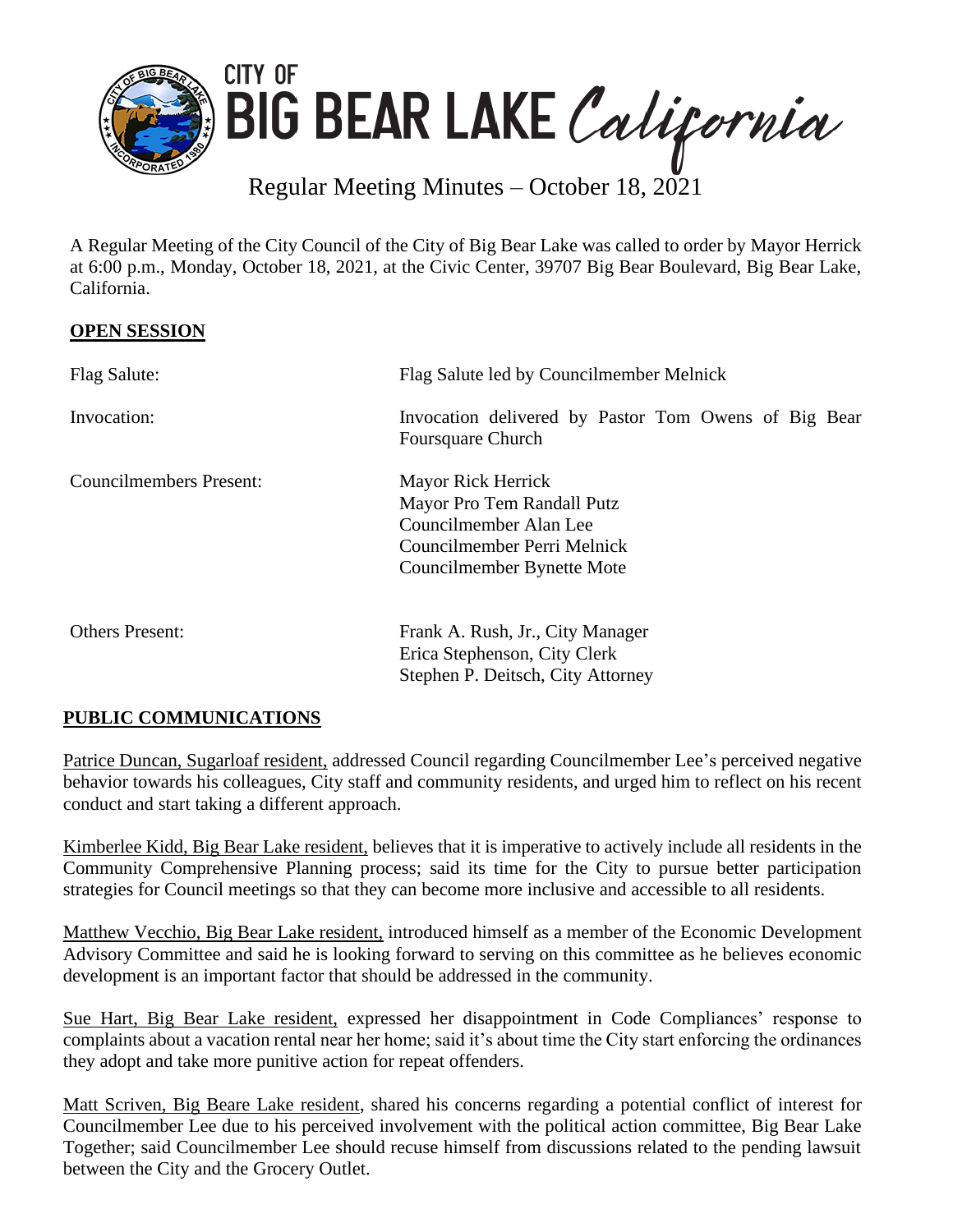## **1. DISCUSSION/ACTION ITEMS**

### **1.1 REPLENISH BIG BEAR PROJECT**

City Council will receive a presentation from project proponents and engage in discussion about the proposed Replenish Big Bear project, and will consider supporting this effort politically and financially.

The Replenish Big Bear project would treat domestic wastewater to a standard that exceeds drinking water standards, and approximately 650 million gallons of highly treated water would be retained in the Big Bear Valley rather than continuing the current practice of discharging wastewater off the mountain to Lucerne Valley. Retained water would be used to recharge local aquifers, Shay Pond, and Big Bear Lake, and the project would help to ensure adequate water supply in the Big Bear Valley in the future during drought periods. In addition to increasing local water supply, the project could also raise lake levels by up to 4 ½ feet during future drought periods. The total estimated cost of the project is approximately \$56 million, and the total cost would be shared among many partners, including the Federal government, State government, the Big Bear Area Regional Wastewater Agency (BBARWA), the Big Bear Lake Department of Water and Power (DWP), the Big Bear Municipal Water District (MWD), the Big Bear City Community Services District (CSD), and - if supported by the City Council - the City of Big Bear Lake. If the project receives sufficient support from the various partners, the project could be operational by late 2025.

City Council will provide direction to the City Manager regarding this project, and may take other related action as appropriate.

Frank A. Rush, Jr., City Manager, introduced David Lawrence, General Manager of the Big Bear Area Regional Wastewater Agency (BBARWA), Mike Stephenson, General Manager of the Big Bear Municipal Water District (MWD), and Reggie Lamson, General Manager of the Big Bear Lake Department of Water and Power (DWP), all of whom discussed the project in detail and outlined the history and the scope of the project, reviewed the proposed water treatment process and the goals of the project in relation to water sustainability and replenishment; discussed the cost estimate and potential funding opportunities; outlined the benefits that the project will have on the environment, the local economy and for the community as a whole; briefly reviewed the estimated completion timeline and the next steps the various partnering agencies can take to garner further support and funding; and answered a myriad of Council's questions.

Mayor Herrick indicated that he has had involvement with this project for approximately 15 years and noted that the estimated cost continues to increase significantly throughout the years and reminded everyone that delaying this project will attribute to increased construction costs.

Councilmember Melnick disclosed that she lives in close proximity to the lake and asked City Attorney Stepehen Deitsch if she has a perceived conflict of interest which could preclude her from the item's discussion. Stephen Deitsch assured Council and the public that Councilmember Melnick does not have a conflict of interest, and that she may participate in the item's discussions. Councilmember Lee raised additional questions regarding potential conflicts of interest in relation to the Replenish Big Bear Project.

Mayor Pro Tem Putz sought clarification on the efficiency of the water treatment process and asked how much of the treated wastewater will be used to replenish the local water supply; questioned the cost of purchasing and importing water from another source off of the mountain.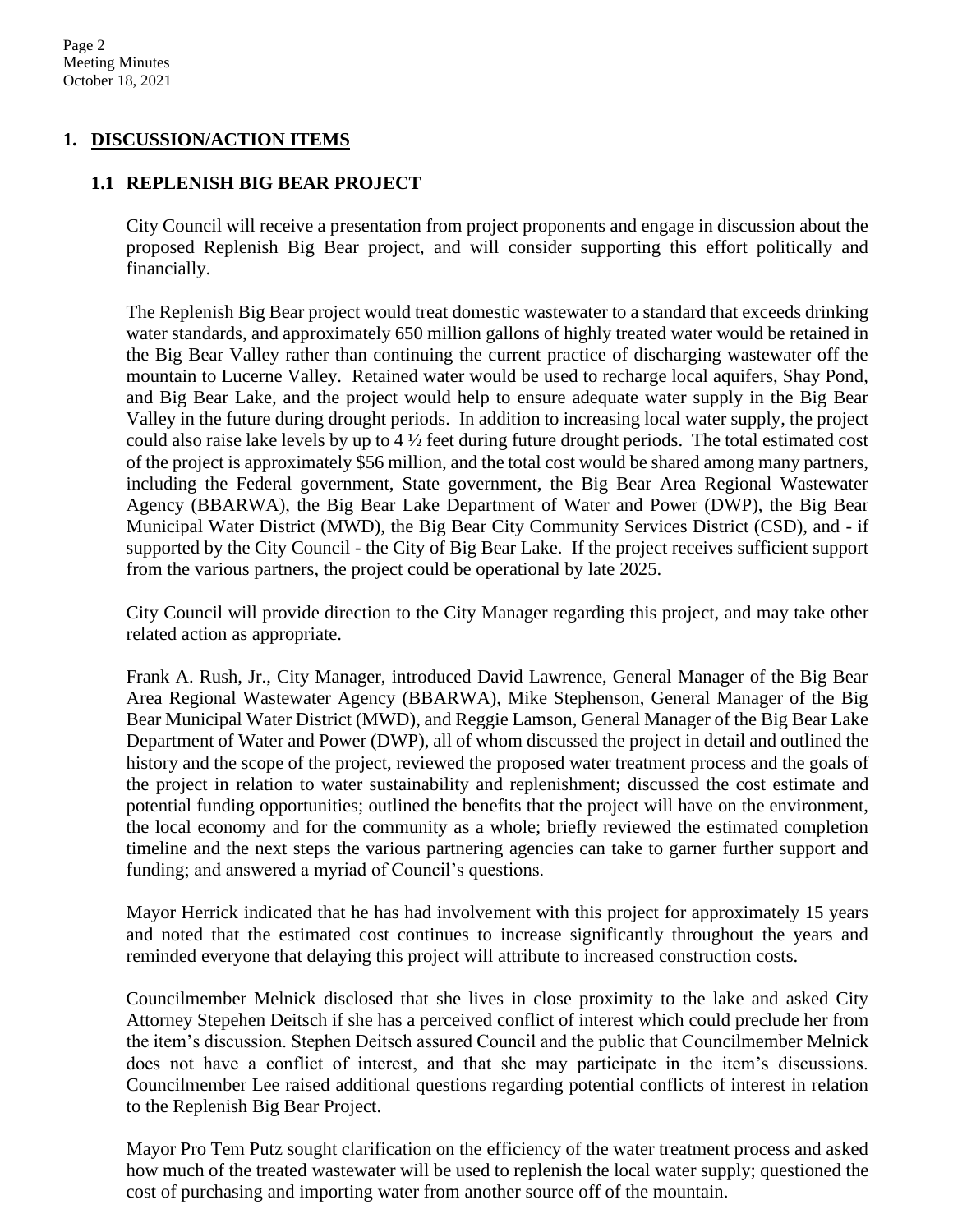Councilmember Melnick stated that this is an important project for water sustainability in the valley, and questioned the presenters as to what they thought someone's reasoning would be if they were opposed of the project.

Councilmember Mote asked what the estimated cost of the project will ultimately be if construction is delayed any further; questioned the expected life span for this project and asked what foreseeable maintenance requirements are included in the project's estimated cost of annual operation and maintenance.

Councilmember Lee expressed he is not comfortable with providing direction to the City Manager in regards to the project based on the current information presented; had questions and provided comments related to potential project funding sources; indicated he would like to see a breakdown of project funding sources that better display equity and fairness; asked that the estimated cost of the project include inflation.

Following further discussion, Mayor Herrick indicated that there appears to be a consensus for support of the Replenish Big Bear project.

Frank A. Rush, Jr., City Manager, indicated that a Memorandum of Understanding will be brought forth to Council at a future meeting for formal consideration.

## **1.2 COMMUNITY COMPREHENSIVE PLANNING PROCESS**

City Council will receive a presentation from City staff and engage in discussion regarding the initiation of a new community comprehensive planning process for the City of Big Bear Lake.

The initial planning effort would determine the overall community vision, and would serve as the starting point for formal updates to the City's General Plan, which has not been updated in more than 20 years. With our community somewhat conflicted on our identity and future, this comprehensive planning effort is intended to develop community consensus and enable the City to proceed in accordance with our community's vision.

Susan O'Strander, Director of Community Development, reviewed the purpose of the General Plan and the adoption of the current General Plan along with its' guiding principles; discussed the different approaches that can be taken to update the General Plan including the advantages and disadvantages of each option, however, she recommended that an active and robust community visioning process be initiated regardless of the approved approach; asked for direction on the composition of the General Plan Advisory Committee; and illustrated seven (7) key questions that should be considered prior to moving forward with the General Plan update.

Council and staff engaged in a discussion regarding the timeline and initiation of the community visioning process and the roles, responsibilities and composition of the General Plan Advisory Committee.

Jim Eakin, Big Bear City resident, said that hiring a consultant and involving the residents is very important in respect to the General Plan update; believes a comprehensive review of the City's zoning map is in order.

Following further discussion, Mayor Herrick indicated that there appears to be a Council consensus for issuing a Request for Proposals (RFP) or a Request for Qualifications (RFQ) for community